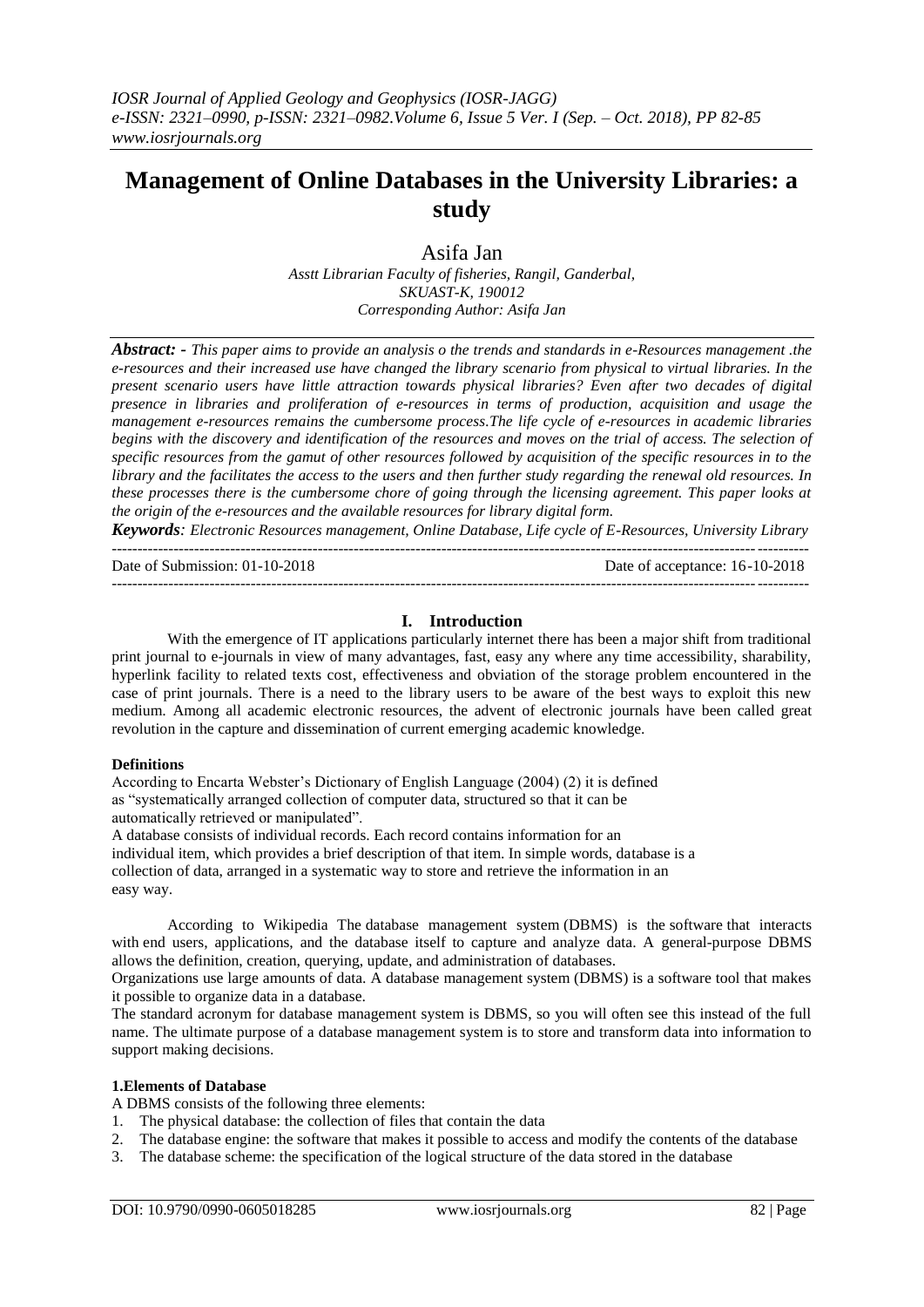**Physical Database**: design translates the logical data model into asset of SQL statement that defines the database. For relational database it is relatively easy to translate from a logical database into physical database

**Database Engine** (storage Engine):- is a underlying software component that a database management system uses to create, read, update & delete data from a database

**Database Scheme:-**The database schema of a database system is its structure described in a formal language supported by the database management system (DBMS). The term "schema" refers to the organization of data as a blueprint of how the database is constructed (divided into database tables in the case of relational databases).

#### **2.Functions of E-resources**

DBMS provides the following functions:

- Concurrency: concurrent access (meaning 'at the same time') to the same database by multiple users
- Security: security rules to determine access rights of users
- Backup and recovery: processes to back-up the data regularly and recover data if a problem occurs
- Integrity: database structure and rules improve the integrity of the data
- Data descriptions: a data dictionary provides a description of the data

### **3.Types of Online Databases**

The online databases can classified according to the information content in it. Many different types of databases exist.

According to Jasco Peter and Lancaster F W (2010) databases are categorized into

following types :

- Bibliographic databases
- Full text databases
- Image databases
- Databases referring to other physical objects ( Other than text or images)
- Numeric and statistical databases
- Descriptive databases
- Directories and other reference sources

**Bibliographic databases** provide a descriptive record of an item, but the item itself is not provided in the database. Information about the item is provided, including such things as author, title, subject, publisher, etc. The information provided is called a citation. Sometimes a short summary or abstract of the item is provided as well. Examples of bibliographic databases include the GALILEO database Social Sciences Abstracts, or the Internet Movie Database on the World Wide Web.

**Full-text database** a full time database provides the full-text of a publication. For instance, Research Library in GALILEO provides not only the citation to a journal article, but often the entire text of the article as well. "College Source Online" offers full-text of 20,000 college catalogues, so rather than having to request a catalogue from several colleges to make comparisons, you can gather information from all colleges you're interested in at one time.

**Image Database**: An image retrieval system is a computer system for browsing, searching and retrieving images from a large database of digital images.

**Physical Object Database: -** Management having introduced the object model and the ... object **referencing** in object-Oriented and object-relational database systems containing data, images

Some databases provide **numeric** information, such as statistics or demographic information. Examples of these are (link will open in a pop-up window) [Census Bureau databases](http://factfinder.census.gov/servlet/BasicFactsServlet) and databases containing stock market information

**Descriptive Database:-A descriptive** statistic is a summary statistic that quantitatively describes or summarizes features ... (or inductive statistics), in that **descriptive** statistics aims to summarize a sample, rather than use the **data** to learn about the population that the.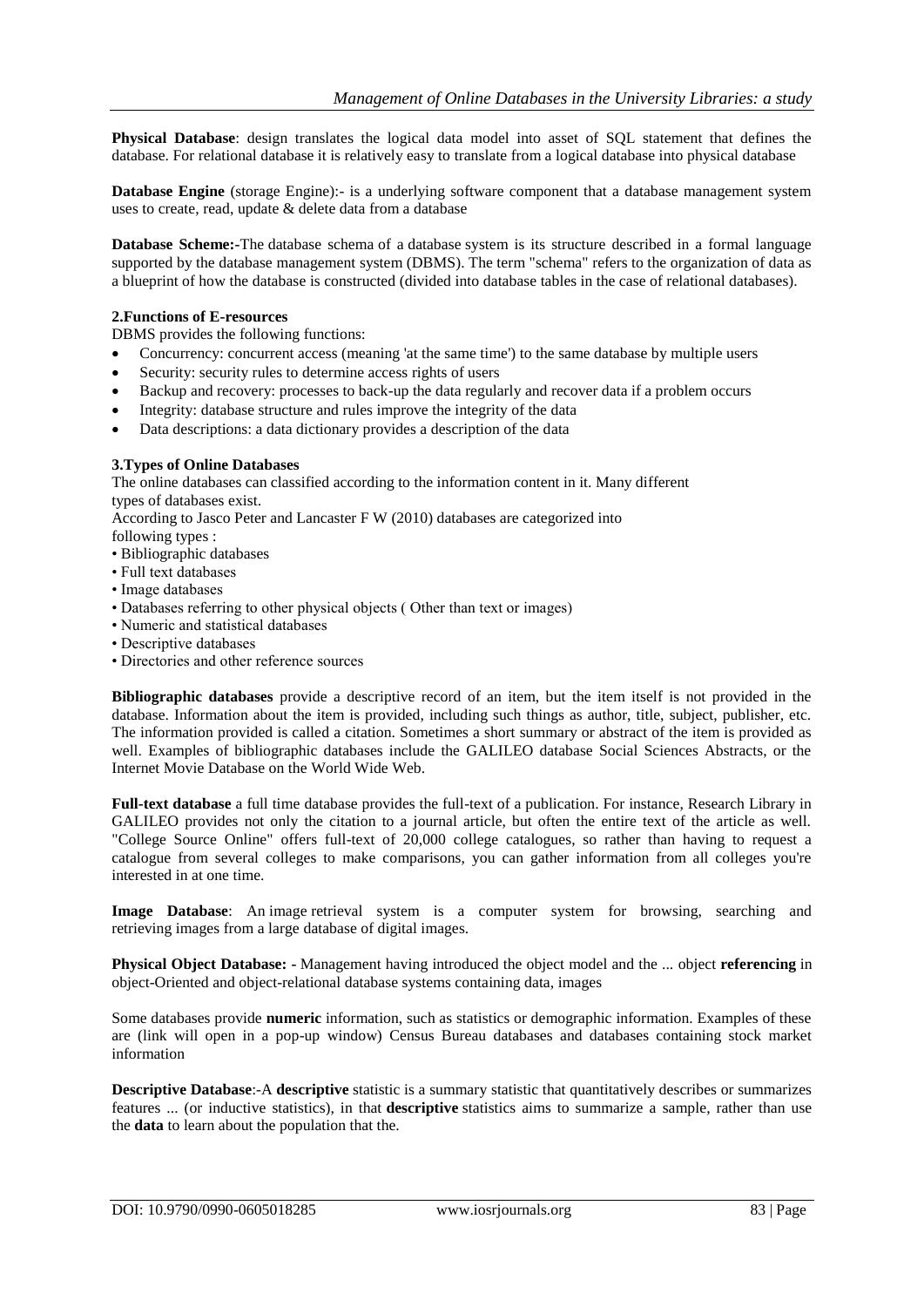**Directories & other Reference sources:**-The **reference** collection is a group of non-circulating, highly used materials such as dictionaries, thesauri, encyclopaedias, bibliographies and bibliographical guides, **directories**, almanacs, etc. These **sources** often represent the most current information the library owns in a bound format

#### . **4. Management of online Database**

Connolly and Begg define Database Management System (DBMS) as a "software system that enables users to define, create, maintain and control access to the database". The libraries become hybrid in nature by providing management of printed resources and electronic resources. While managing electronic resources must be aware of following stage of management

#### **4.1Life Cycle of Electronic Database**

The typical life cycle of an e-resources that is available for a fee include the following Stages

a. **Discovery**:-the discovery of new electronic resources arise from the faculty members. The librarian then locates information about it for example bibliographic details of an e-journals the coverage period available.

b. **Trai**l:-in trail librarian activities the e –resources in the desired field of the library, notifies the relevant audience and obtain the feedback. Librarian pays considerable attention to specific issues when testing eresources.

C **.Selection: when** trail is over then librarian decides whether to acquire the e-resources. Then they purchase thee-resources.

d. **Acquisition**: But before purchase of e-resources they check additional details such as information about the license and the availability of the resource .when a library is acquiring e-journal as the part of package from an e-resource aggregator Purchase EBSCO librarian needs to know which journals are covered under this package and for the what period of time. Ideally the librarian would have to pay one lump sum for the entire package or to pay separately for each title. Furthermore, the print and electronic formats may be linked in such a way that cancellation of the print format would invalidate the license agreement for the electronic format. Another issue is how to handle the distribution of a payment between the licensor of the package and one or more interface providers

**e. Access:-**this is one of the important issues once library has acquired then it access by reader is very essential. The librarian provides assistance to user for use of the e-resources either from OPAC,A-Z list ,Journal Finder, or from the link server. Librarian must deal with routine maintenance, problems such as the temporary, unavailability of the resource and the changes in the providers address or the manner of access.

**f. Decision**:-the decision is regarding the renewal of subscription of e-resources after expire of previous subscription. Unlike the decision at the selection phase, this decision is based on the information accumulated in the management system, such as actual usage of the e-resources available, the reliability of the interface and the responsiveness of provider. Whatever the outcome of the decision renewal or cancellation is based on those facts. Even if library stopped the subscription, the library might have right to access the archiving data.

Many resources today are purchased through consortia, which wield considerable purchasing power. In consortium environment the procedure involved in acquisition, access ,decision making are much more complex.

### **II. Conclusion**

There is no doubt that libraries need a system to manage their electronic databases, throughout the resources, life cycle. Such a system should not only deal within the daily tasks related to e-resources but also provide comprehensive analyses related to a library's expenditure on electronic materials. Library should make efforts for preservation of e- resources for archival uses. Librarian should make proper decision while acquiring the e-resources for their libraries whether these resources may not be in their consortium.

An ERM system is basically a good tool for librarian and it impact is to end users. Acquisition of the subject specific and research databases strengthens the library collection.

1:- Anne, H Soukhanov ,Ed. : Encarta Webster's Dictionary of the English Language End.2 (New York: Bloomsbury, 2004) 2010References:-

2. Muhammad Yusuf MLS and Binta L. Farouk Ph.D, Awareness, Access and Use of Academic Databases by Faculty Members: A Case Study of Bayero University library.